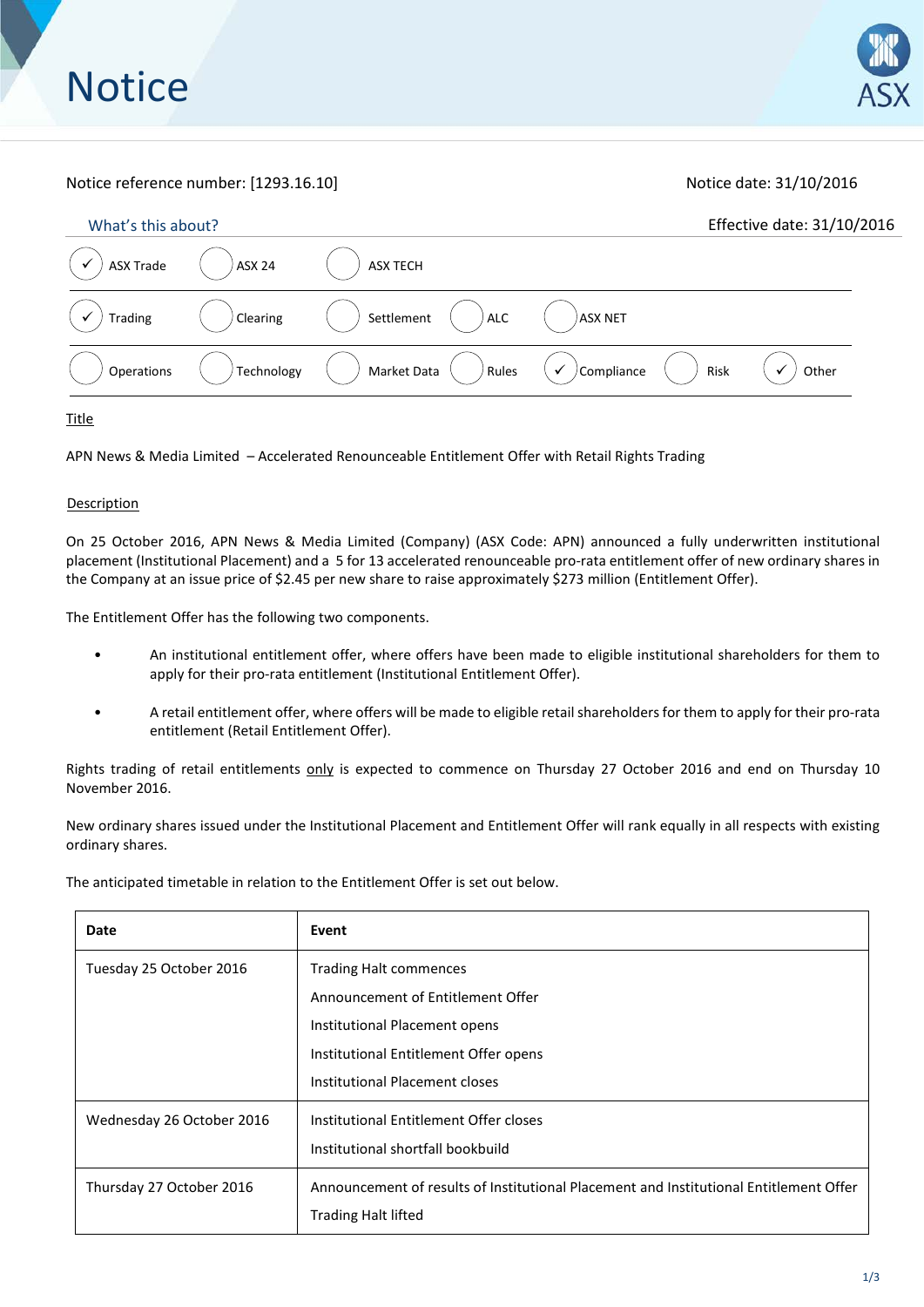|                           | Trading in ordinary shares resumes on an ex-entitlement basis (ASX Code: APN)                                         |
|---------------------------|-----------------------------------------------------------------------------------------------------------------------|
|                           | Rights trading of retail entitlements only commences on a deferred settlement basis (ASX<br>Code: APNRA)              |
|                           | Record Date for Entitlement Offer                                                                                     |
| Monday 31 October 2016    | Institutional Placement settlement                                                                                    |
| Wednesday 2 November 2016 | Retail Entitlement Offer opens                                                                                        |
|                           | Retail Entitlement Offer booklet despatched                                                                           |
|                           | Institutional Placement allotment                                                                                     |
| Thursday 3 November 2016  | Rights trading of retail entitlements commences on a normal settlement basis (ASX<br>Code: APNRA)                     |
|                           | Settlement of Institutional Entitlement Offer                                                                         |
| Friday 4 November 2016    | Issue of new shares under the Institutional Entitlement Offer                                                         |
| Thursday 7 November 2016  | Proceeds of Institutional Shortfall Bookbuild despatched                                                              |
| Thursday 10 November 2016 | Rights trading of retail entitlements ends (ASX code: APNRA)                                                          |
| Thursday 17 November 2016 | Retail Entitlement Offer closes                                                                                       |
| Tuesday 22 November 2016  | Retail shortfall bookbuild                                                                                            |
| Friday 25 November 2016   | Settlement of Retail Entitlement Offer                                                                                |
| Monday 28 November 2016   | Issue of new shares under the Retail Entitlement Offer                                                                |
|                           | Last day of deferred settlement trading in Retail Entitlement Offer shares (ASX code:<br>APNNA)                       |
| Tuesday 29 November 2016  | New shares issued under the Retail Entitlement Offer commence trading on a normal<br>settlement basis (ASX code: APN) |
|                           | Despatch of holding statements for new shares under Retail Entitlement Offer                                          |
|                           | Proceeds under the Retail Shortfall Bookbuild despatched                                                              |

# Settlement issues

Despite the fact that securities are trading 'ex entitlement' on ASX Trade, CHESS will not recognise for settlement purposes the 'ex entitlement' or the 'cum entitlement' tag on CHESS messages and CHESS will not maintain cum balances during the deemed 'CHESS ex-period', i.e. the period commencing on the deemed CHESS ex-date up to and including the record date. However, a record date cum balance will be available the business day following the record date, which will be equal to the registered holding balance at CHESS end of day on the record date. As a result any transfer that occurs prior to record date will be effectively transferred on a 'cum entitlement' basis.

Therefore, Participants must ensure that any transfer, including the priming of Broker Entrepot Accounts, is conducted in accordance with the basis of quote. For example, a transfer in relation to a transaction conducted on an 'ex entitlement' basis should ordinarily only occur post record date.

CHESS will perform automatic diary adjustments to 'cum entitlement' settlement obligations outstanding as at the record date.